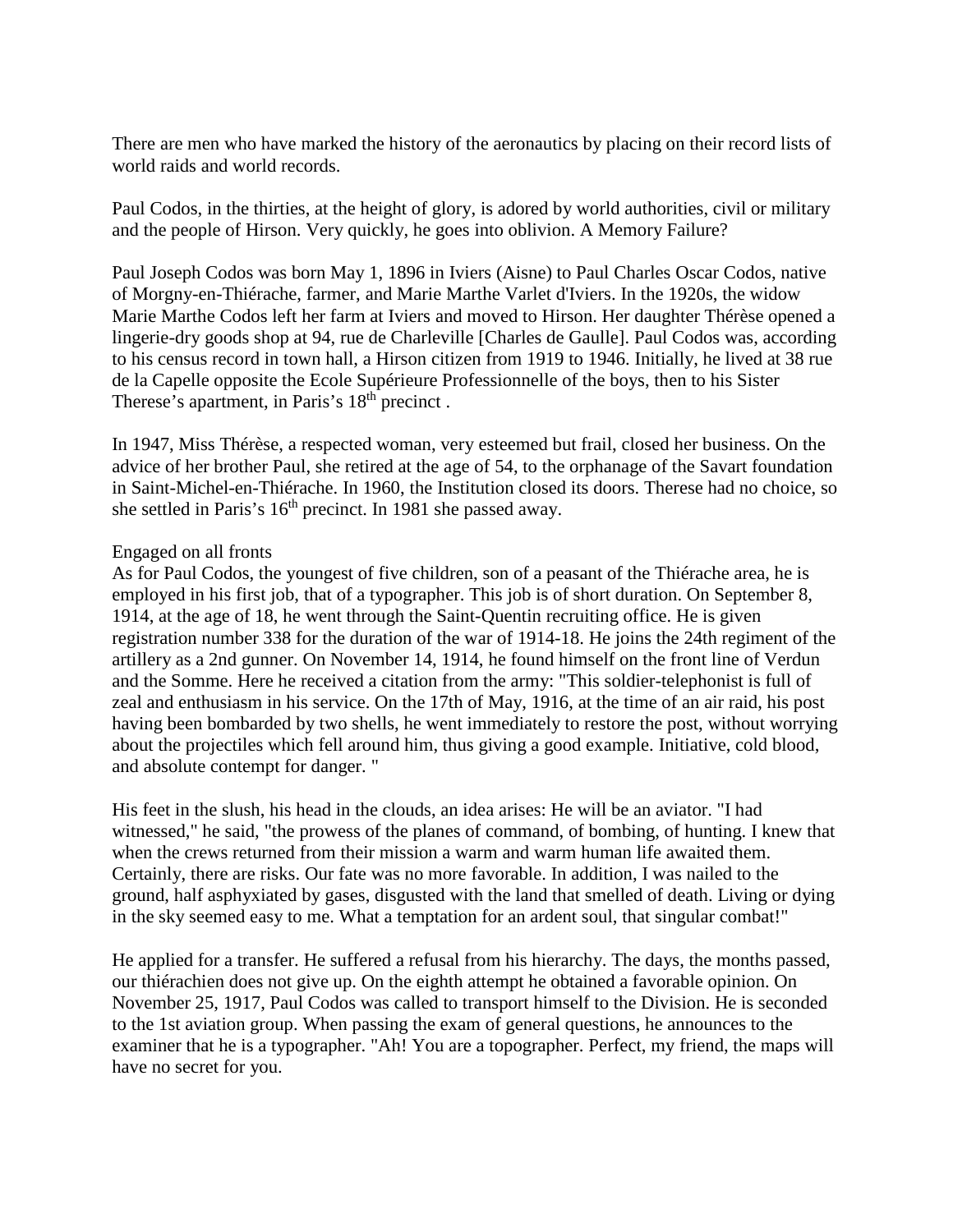The commander confused typographer and topographer ... No matter, a career of pilot-aviator takes shape. On November 30, 1917, Paul Codos arrived in Istres, then the flight school at Nieuwpoort in Miramas where he learned acrobatic piloting on "la Grosse Julie". In January 1918, his pilot's license in his pocket, he hopes to join a squadron. In vain! The Armistice of November 11th is signed. The opportunity to show one's abilities does not arise. On August 29, 1919, sergeant Codos was demobilized and it was the expectation.

On June 20, 1920, Paul Codos received a letter inviting him to appear at the Compagnie des Messageries Aériennes. Overflow of joy! - That was yes! I had won; Many dates had faded but not that of June 20, 1920. My great dream after the war was realized. I had the sky for my domain. He agreed to be a pilot of "Breguet 14" aircraft between Avord and Istres. The adventure will be of short duration, he is requested to pack his luggage. The Compagnie des Messageries Aériennes has gone out of business. Disappointment for our man.

## Night flights

In 1921, Doroman, administrator of Aérostransports Ernoult proposed to him to join his company to fly the daily connections between Bordeaux-Toulouse-Montpellier. Here he made the acquaintance of Dieudonné Costes called "Dedieu", the ace of the war of the East. These two men will, some years later, fly together. Aérotransports, without warning, went bankrupt. Codos is placed on the bench.

Two months pass. It is Pierre Ducat, director of the Trans-Safara Air Network Society who welcomes him on his Alger-Biskra-Toggourt lines. Desert flights are not without risk. The equipment is old! During a routine flight, the plane piloted by Codos crashes near Biskra. Our thiérachien is seriously wounded in the face and limbs. He is confined to a hospital bed for seven months. The diagnosis of surgeons is reserved. Codos would remain crippled for life. Error!

Once on foot, the future does not smile at him. The company is in liquidation, it no longer has its place in the ranks of the air network. In 1924, he returned to Compagnie Aérienne Française, whose specialty was the organization of aerial meetings. For want of better, Codos is on this path. Then Air-Union gives him a hand. Codos signs the contract he receives from Nogues, chief pilot and co-director of France-Romania. Presented to Bajac, chief pilot and war aviator, Paul Codos will say of Bajac: "A face so soft and sweet that the whiteness of his hair made him even more amiable, moreover a gentleman."

On January 27, 1926, with a Farman biplane dubbed the "Goliath" with two Salmson engines of 260 hp, Codos and Agnus completed the first night flights for freight transport on the Paris-London route and the following year on that of London-Marseilles. Codos, who is full of praise, observes his companion: "How many times have I secretly admired the calm and skill of a teammate like Agnus! As an athlete, his strength was matched only by his sweetness. "

During an overnight flight, the "Goliath" experiences a sudden change of power. Rouyer, a mechanic, has understood everything. Listening only to his courage, he pulled himself out of the cockpit and, clinging to the wires, reached the engine. Codos surprised, reduces speed. Rouyer takes from his pockets a forceps, duct tape, and wire. As an experienced mechanic, he patches the faulty piping. Codos was scared of his life and exploded: - "You are completely mad! I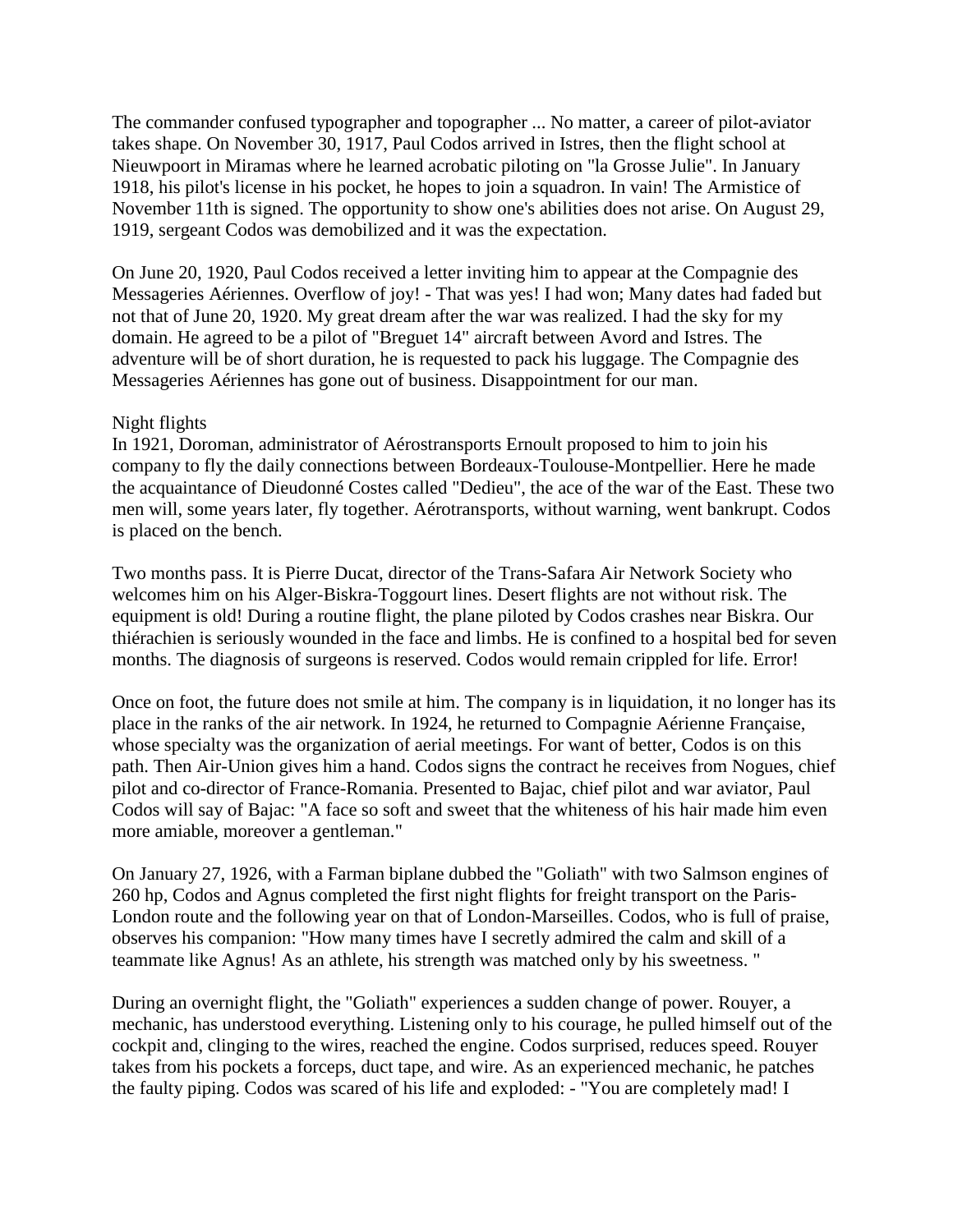shouted to say something." Our tightrope walker, back in his trembling position, shrugs his shoulders.

Nostalgia for the country that saw him born! Paul Codos, confined to the 6th floor in a modest hotel room in Paris's 18<sup>th</sup> precinct comes regularly recharged to Thiérache, straddling his sacred bike: Not just any bike, a big Harley Davidson.

In September 1928, he was the guest of honor for the great motorsport event organized by the Trade Union of Hirson. This festival is held at the "Champ-Roland" where an air show takes place. Paul Codos lends himself readily to the spectacle of two trapeze artists, Roland Toutain and Maryse Hilz, who, suspended by the feet under the plane to pick up pennants. Our virtuoso of the broom handle will say: "It's a circus".

This type of demonstration is not his "cup of tea." The adventure he dreams of is to fly and break records. He has doubts, though. Would he be an airline pilot? Would he be admitted into the court of the famous aviators?

"I do not feel precisely the soul of a young girl making her debut in the world, but a first flight, for a pilot, is a bit like the intoxication of a first ball" exclaims Paul Codos at dawn to embark on the adventure.

# From Indochina, he dreams of it!

"What about a trip to Indochina?" was the question posed by Dieudonné Costes to Paul Codos who seized on this idea. He dared not believe in luck, he who, secretly, cherished the dream of a Paris-Saigon-Tokyo journey with a twin-engine Blériot.

On February 19, 1929, at 1740, despite uncertain weather and with a Breguet 14 biplane, 550 hp Hispano-Suiza engine, named "Dragon of Annam," Costes, Codos as second pilot, and Bellonte as the mechanic take off from Le Bourget for the flight from Paris to Hanoi. According to Costes, they will take three and a half days to reach Indochina.

At 500 meters of altitude, the engine of the "Dragon of Annam" coughs, the propeller stops. Costes decided to land. On the approach to land, the "Dragon of Annam" strikes a pylon. It crashes along the median of the Paris-Strasbourg railway line, a few kilometers from Bondy. Costes and Bellonte get away with a few bruises. Paul Codos is stuck in the pile of wreckage. He suffers a sprained ankle, muscle tears and back pain. The dream of his first ball flies away. It will be two months of hospital care!

On December 15, 1929, Codos and Costes decided that in January-February 1930 with a Breguet-Bidon, called the "Question mark", named the "Red" by its color, and a Hispano-Suiza engine of 600 HP, will tackle the closed-circuit speed record at Narbonne-Nîmes. They will fly 23 hours and 22 minutes, covering 8029 kilometers. France is the holder of the largest aerial trophy. Both names are in the list of international charts. They nail to the pillory the Germans and the Italians: Ferrarin and Del Prete who had previously traveled 7666 kilometers.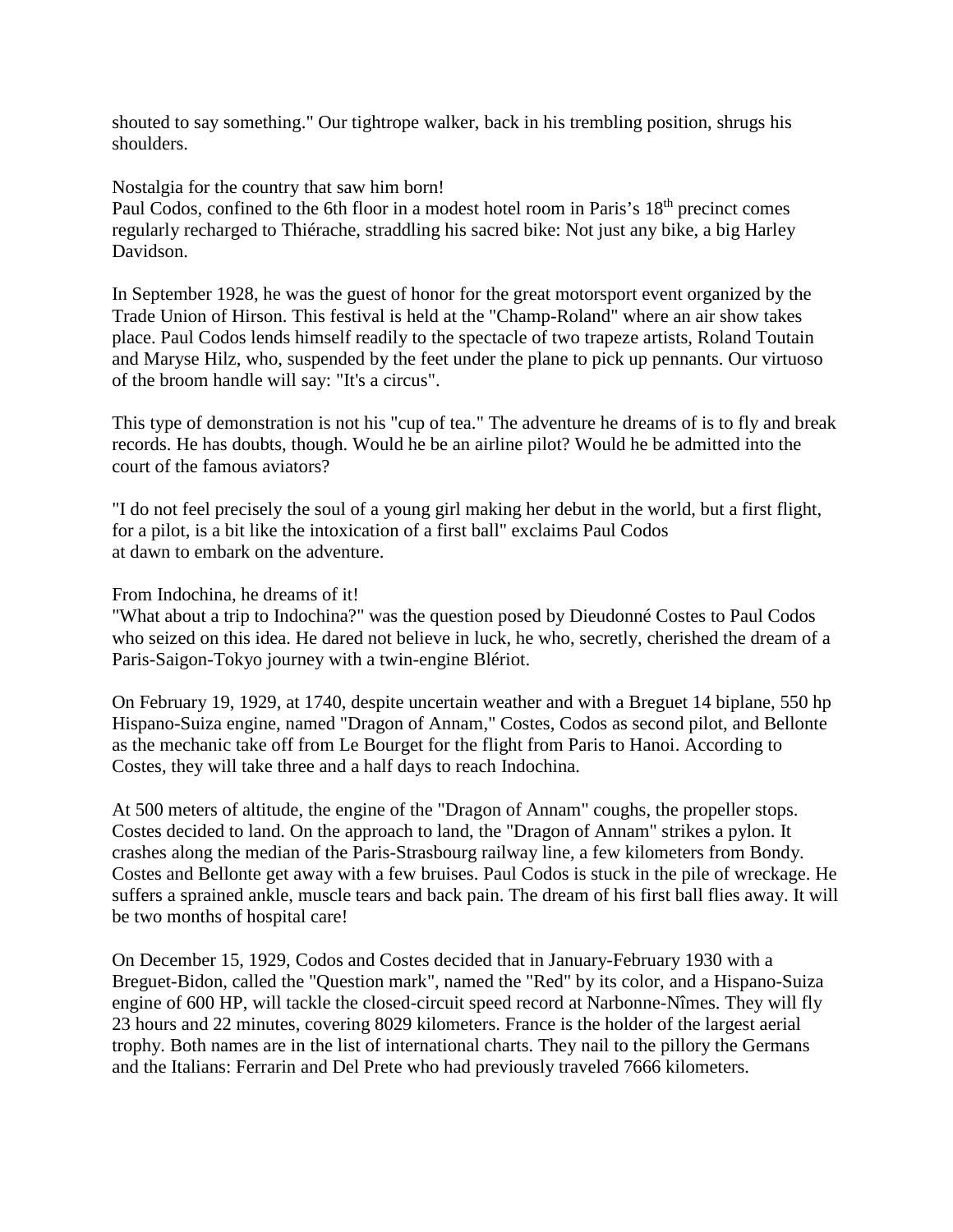The North Atlantic escapes him!

On July 23, 1930, with the "Question mark", Codos is approached to do a big flight over the Atlantic Ocean in the direction of New York. On the eve of the flight, it is abandoned. In the calculation of takeoff weight, a second pilot cannot be accommodated. Codos is disappointed. The crew is composed of Dieudonné Costes and Maurice Bellonte, radio navigantor. Costes, calculator, estimates a journey of 6310 kilometers to be carried out in 36 hours.

The weather conditions are not good. What does it matter? From Le Bourget they are scheduled to depart on 1 September. After 37 hours and 17 minutes of flight, the wheels of the "Question mark" land on the American airport of Curtiss Field. The flight is certified by authorities. The Battle of the Atlantic is won.

On February 4, 1931, Codos was appointed deputy chief pilot at Air-Union. Two years later, the Company merged with Air France. It inaugurated the Paris-Rome and Paris-Madrid services. Paul Codos is part of the journey. O! This is not his panacea. His dream is invariably that of performing long flights and records.

In July 1931, Costes being called to other tasks, entrusts the "Question mark" to Codos. On September 11, 1931, the "Question mark" was ready. Paul Codos attacks the Paris-New York flight with Henri Robida, navigator. Codos and Robida in 37 hours flying, Costes and Bellonte [sic]. They won the long-term world record with a single stroke

#### The Orient, another adventure!

Ah! The East. An adventure that gives vertigo! Paul Codos aligns himself on one of the runways of Le Bourget. He is not alone in contention. Experienced pilots such as Joseph-Le-Brix, Doret and Mesmin on a Dewoitine named the "Trait d'union" have the same ambition. From the takeoff, the "Question mark" keeps its promises, it is regular in altitude or even higher speed than its competitors. Calm flat, finally almost over the Ruhr, Codos crosses the German border when he hears suspicious noises under the hood. He is seeing a decline in altitude. The altimeter does its job. He says the plane is sinking. This does not bode well. Codos empties the fuel tanks. The machine must be saved. A cultivable area near Düsseldorf will do. Codos has the rage and Robida ... the tears. So many efforts were wiped out in a few minutes. Once on land, Codos learns that the "Trait d'union" has crashed in the Ural Mountains. Doret had given the order to jump out in a parachute. He alone was able to do it. The "Trait d'union" carries Joseph-Le-Brix and Mesmin. Another news reaches the ears of Codos. The "Question mark" would be retired. Farewell, friends. Farewell, "

## The glorious epic of two men

5 August 1933 NEW YORK-RAYAK ROSSI-CODOS The fate is cast! On August 5, 1933, our two airmen surpassed the exploits of Icarus. They cross oceans and continents to conquer new exploits. They land on August 7 in RAYAK (Syria). The world record of distance in a straight line is beaten (9104 km) in 55 hours of flying at an average speed of 164 km/h.

On August 4, 1933, the North Atlantic provided Codos with a challenge.. The single-engine Blériot, with a 500 HP Hispano-Suiza engine, and named the "Joseph-Le-Brix" is transported in parts to New York, aboard the boat "Champlain". On August 5, the "Joseph-le-Brix" has flown.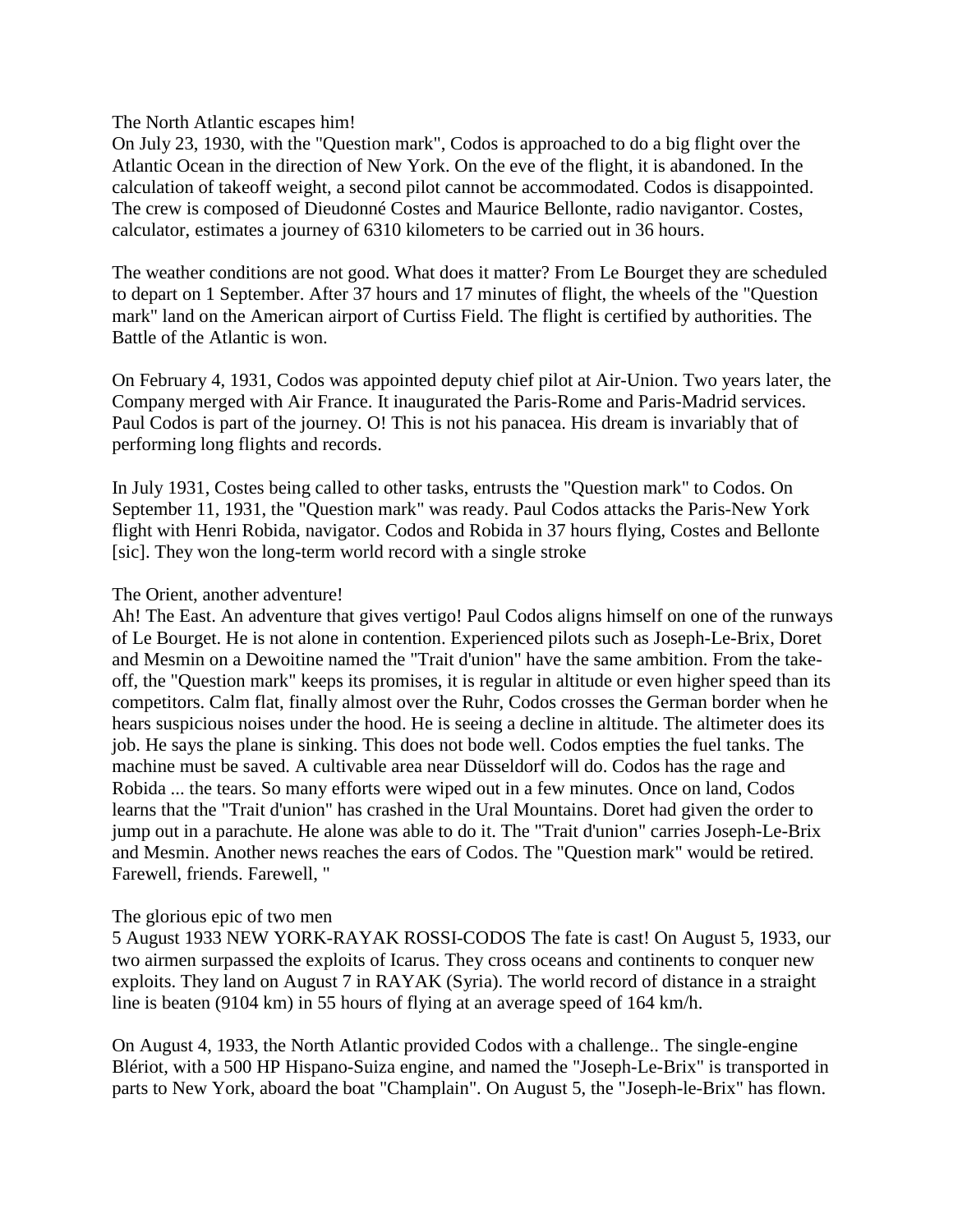Maurice Rossi and Paul Codos took off at about 6 am from Floyd-Bennett airport under the statue of Liberty. The Yankees are amazed: "Frenchmen undertake the most ambitious flight that has ever been made."

August 5, 1933 - NEW YORK-RAYAK - Paul CODOS world record of distance in a straight line. On 6 August, at 10.20 pm, they passed over Le Bourget. The first stage was completed, i.e. 5800 kilometers in 33 hours and 40 minutes. On the tarmac, for Mrs. Codos and Mrs. Rossi, there is strong emotion. Paul Codos declares: "Intense moments."

The first act of the journey was played and won. Below our wings, the people we cherish most were there, giving us signals. For weeks we had been separated. We would have liked to hug them, but in records of this kind, stopovers for kissing are forbidden. It's cruel. Just a few words scribbled on a piece of paper thrown out of the cabin for the women.

The second act is a problem. Above Munich, a radio message of a possible failure is transmitted: "Demoralized, we just found a gas leak and abnormal consumption. Let's beat the record nevertheless. We have fuel as far as Baghdad, but we ask for escort to Aleppo. Check on us between Vienna and Rhodes."

A few hours later, the Minister of Air announces that Codos and Rossi have passed over the island of Rhodes with reassuring news. The previous record held by Boardman and Polando is already beaten.

After 55 hours and 30 minutes of flight and having covered 9104 km, the plane landed at Rayak (Syria) 80 kilometers from Damascus. Victory! The world record distance from New York-Rayak nonstop is beaten. Codos laughs: "Long live the French Wings, long live Syria, long live France!" And this thought: "A flight is made only out of audacity, of tenacity and a sort of unconsciousness." He is not satisfied, any more than Rossi, for that matter. They were aiming further. The pack of reporters-photographers hangs around our heroes.

Paul Codos does not go away: "It's heartbreaking. With this machine, this engine, without the bad weather, we could have exceeded the 10,000 kilometers."

#### Welcomed as a hero

On Sunday, October 29, 1933, the town of Hirson pays a solemn homage to the child of the country. The streets are decorated. The ace of the broom handle is "plucked" from his sister's house. On board a sedan preceded by Municipal orchestra, patriotic and associative delegations, our hero, his mother, his wife and his sister Therese are acclaimed by the Hirsonnais under "Vive Codos." It's delirium. M. Emile Villemant, the first magistrate of the town of Hirson, welcomed him to the Hotel de Ville in these terms: "I receive you in all simplicity, you are here at home. Paul Codos is carried in triumph to the Salle d'Aumale where he receives the honors of Doctor Jules Gobert, Deputy Mayor who considers: "Paul Codos becomes a model of courage, tenacity, audacity and firmness. It was because he had been brought up by a French mother, a mother to whom he had learned what courage and will, self-denial and faith in the future."

The Hirson population acclaimed, without interruption, our local hero under the cries of "Vive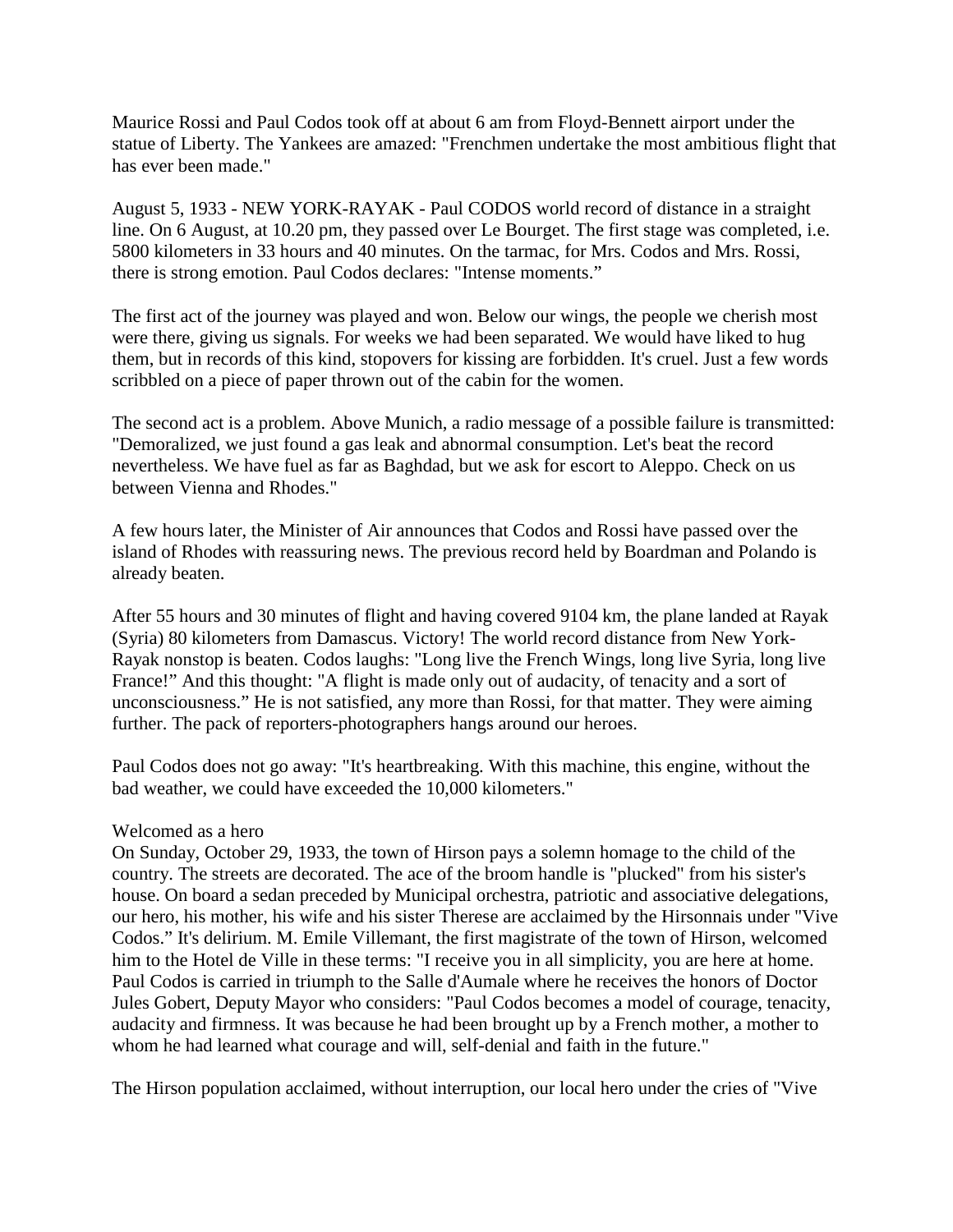Codos." The whole family is moved. The women receive a wreath of flowers. The Municipal Orchestra plays La Marseillaise. Paul Codos stammered a few words of thanks to the Hirsonnais, his loved ones who supported him in the ordeals and he had a thought for his companion, Maurice Rossi.

## Heaven does not wait!

Honors is one thing, piloting is quite different. On May 27, 1934, Codos and Rossi with the "Joseph-Le-Brix" attempt another attempt. This time from West to East, Paris-New York-San Francisco. The goal is to beat their own record from East to West

In flight, a radio message comes from General Denain, Minister of Air: "At the moment you fly over America, happy to announce Rossi is promoted Captain and Codos, appointed Commander Legion of Honor. The France you serve heroically is grateful to you. Congratulations affectionately."

For our two pilots, the conditions of flight are not at the rendezvous. Codos was forced to fly to Floyd Bennett after 38 hours of flight, covering 5809 kilometers at a speed of 151 kilometers per hour.

# The Honours!

Codos and Rossi are received at the "White House" by Franklin Roosevelt who hardly suspects that the mission, initially set by the pilots, has not come to an end. For our virtuosos of the propeller, it is a failure. Why? On takeoff, the propeller hit a branch of a tree.

## Invitation of the Hirsonnais

On September 23, 1934, Paul Codos with other obligations declined the invitation of the Union Vélocipédique Hirsonnaise for the race Paris-Hirson whose departure is fixed Le Bourget. On 22 December 1935, on returning to Thiérachian lands, he was the guest of honor of Henri Sohier, President of the Fraternelle des Poilus d'Hirson, for a "chat" for the benefit of the Works. It will be followed by a hearing by the Municipal Harmony led by Jean Leclabart, its President. 1935, a pivotal year. Unless we are mistaken, we do not hear much about our pilot-aviator on the Hirson region.

## Atlantic Missions

On February 16, 1936, Codos-Rossi embarked on a Paris-Santiago flight. Once in the air there is a heartbroken observation, the fuselage of "Joseph-Le-Brix" is covered with engine oil. Codos, defeated by the elements? Above the Atlantic Ocean, he turned around and landed on Porto-Praia [Cape Verde Islands].

Philosopher, our hero, he believes: "One must never give up on an idea but only when faced with the evidence of the impossible. "

On April 13, 1936, Codos was appointed chief pilot at Air France. The company that hardly appreciates foreign competition charges Codos to fly to the Islands of the Azores, Mr. Louis Castes, deputy of Mr. Couhé, director, general manager of Air France Transatlantique. It is a question of discovering a land of stops for a line France-North America. Negotiations are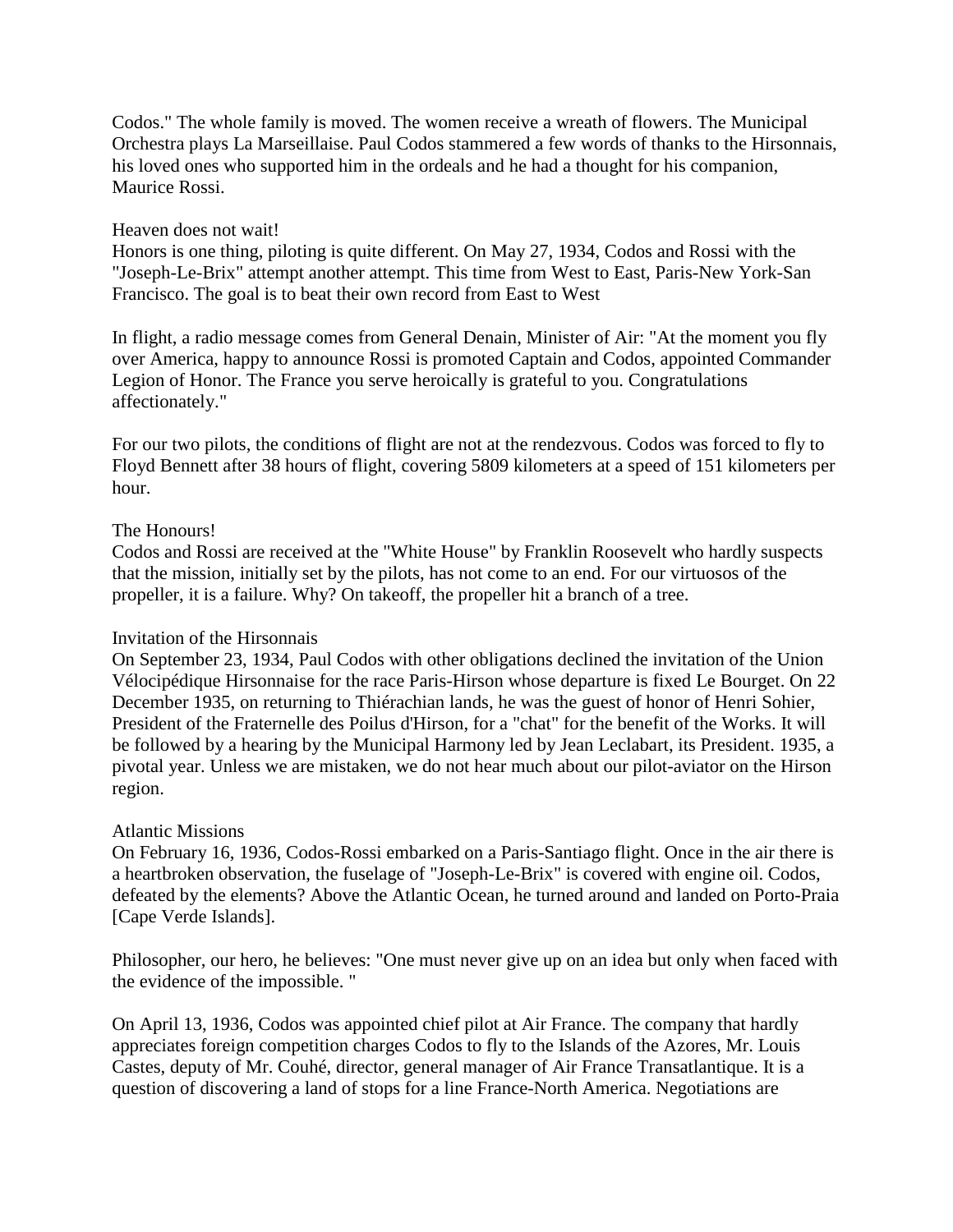dragging on. The Americans have the last word and they set up "their base" in Lagens. A beautiful opportunity missed by France.

On August 20, 1937, Codos still does not disarm. With Maurice Arnoux, second pilot and Louis Agnus, a radio mechanic aboard a Breguet "Fulgur" named "Raoul Ribière", he took the lead in the Istres-Damas-Paris speed race. The meter displays 6190 kilometers at an hourly average of 308 kilometers per hour.

In the wake, along with Laurent Guerrero, second pilot and Salvat, navigator, Codos performs with his Farman 2220, his first crossing of the South Atlantic. He beat the speed record of the Dakar-Natal round-trip crossings by challenging the "Doldrums" which had not deprived themselves of shaking the crew. This new record distance of 3 hours by the aircraft "Centaure" and 6 hours, by the seaplanes "Latécoère 300" one of which is dubbed the "Croix-du-Sud", the seaplane on which, on December 7, 1936, Jean Mermoz disappeared.

From the 20th to the 22nd of November 1937, on Farman 2240, named "Laurent Guerrero" named after a pilot who had disappeared two months earlier, Paul Codos, Marcel Reine, named by Codos the happy pilot, Léo Guimé, radio and Edmond Vautier, under gray skies made the Paris-Buenos Aires flight in 58 hours and 40 minutes. The Minister of Foreign Affairs of Argentina, while paying tribute to the crew, observes: "We must expect a bitter struggle between the European nations for the mastery of the South Atlantic. He is preparing for a world war. It is no longer that of the trenches but of the conquest of the air.

### Latest flights

On April 1, 1938, Paul Codos was appointed Inspector General of Air France, head of Air Transatlantic Services. He becomes the designer of cabins for high altitude flights. The Second World War is declared, the mobilization of the French is organized. Paul Codos is waiting. O! Not long. One evening in October 1939, he was summoned by the Admiralty. Captain Codos is nominated for a war mission. He takes command of a stratospheric Farman called the "Flammarion". At his side, Henri Guillaumet, second pilot; Comet, observer; Néri, radio; Cavaillès, a mechanic, and Commandant Dailliere, who joined the crew. This is a reconnaissance over the South Atlantic. The German pocket battleships "Graf Spee" and "Von Scheer" undermine the merchant navy. An oil tanker is reported sank off Natal.

On May 25, 1940, Paul Codos was integrated for three months at Air France in a special assignment [Mission Jules Verne]. Paul Codos, Jean Dabry, Fernand Rouchon, Lucien Regnier, Chapaton, Coustaline and Mari provide humanitarian work with the seaplane "Ville-de-Saint-Pierre." They are ordered to supply from Marseille isolated French airmen to Djibouti and Madagascar. Our military is severely lacking in food, medical equipment and medicines.

All has an end, and on July 3, 1940 Paul Codos is demobilized. On August 8, 1940, in accordance with the Official Gazette, Captain Paul Codos was struck out. He is living at 5 Villa Montcalm, Paris  $18<sup>th</sup>$  precinct. He is not in the "world directory".

Our Thiérachien totaled over his entire career as pilot-aviator: 7598 hours 48 minutes in flight including 135 during the war of 1914-18 and 75 hours 39 minutes in the second conflict. In